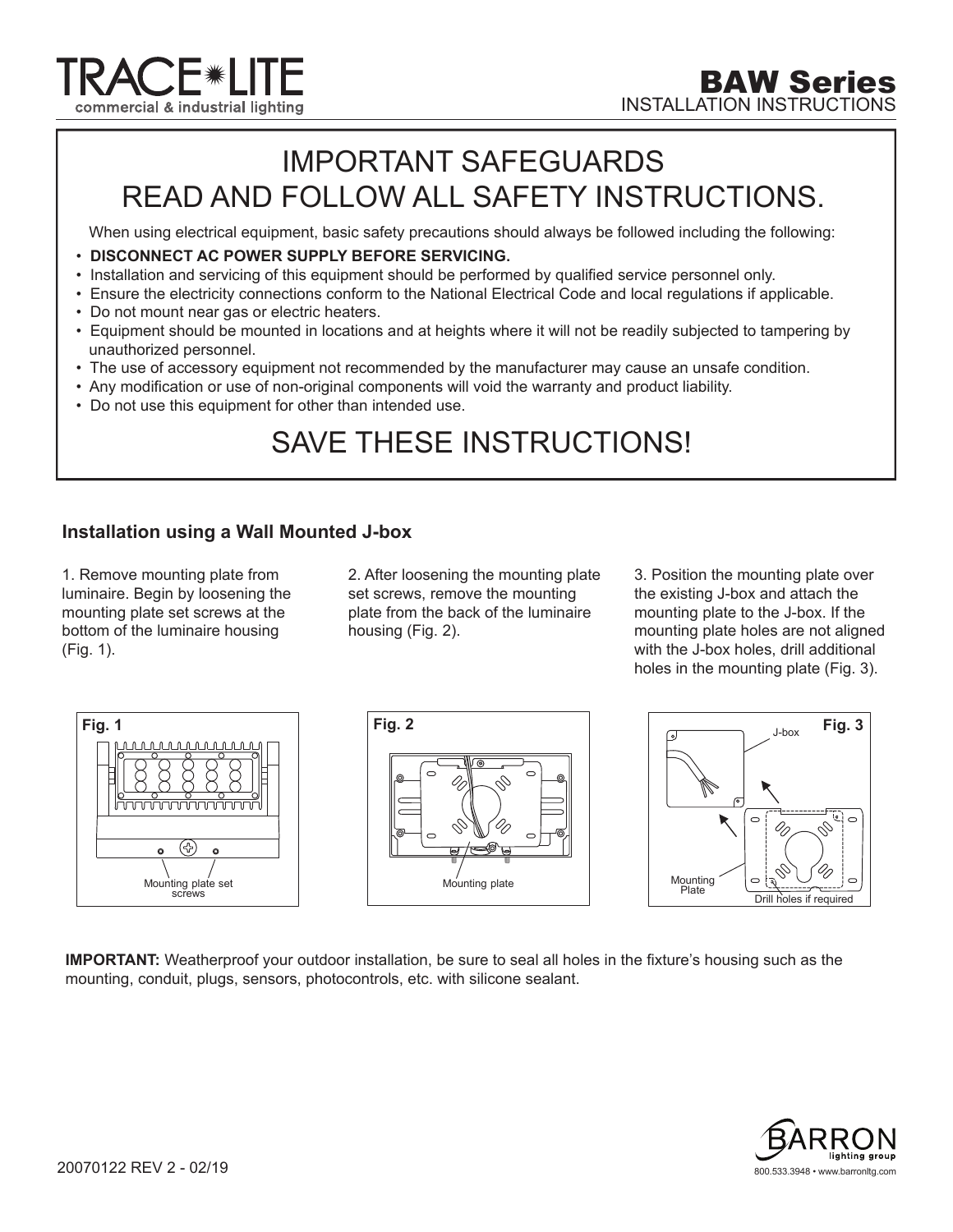

4. To achieve a watertight seal, attach the luminaire gasket to the back of the mounting plate. (Fig. 4).

5. After attaching the mounting plate to the J-box, pull the incoming power wires through the hole in the mounting plate (Fig. 5).

 $^\circledR$ 

**Fig. 5**

 $\bigcirc$ 

 $\bigcirc$  $\circledR$ 

6. Connect the incoming supply wires to the luminaire power wires and then push them inside the J-box. Refer to the **Wiring Diagram**. (Fig. 6)



7. Mount the luminaire housing on the top slots of the mounting plate, and then retighten the mounting plate set screws (Fig. 7).

8. Rotate the LED module to the desired position, and then tighten the LED module set screws (Fig. 8).

**Warning:** Forcing the rotation of the LED module in any direction over 360° from the directional stoping point could damage the internal stop and wire harnesses.

**up**





**IMPORTANT:** Weatherproof your outdoor installation, be sure to seal all holes in the fixture's housing such as the mounting, conduit, plugs, sensors, photocontrols, etc. with silicone sealant.